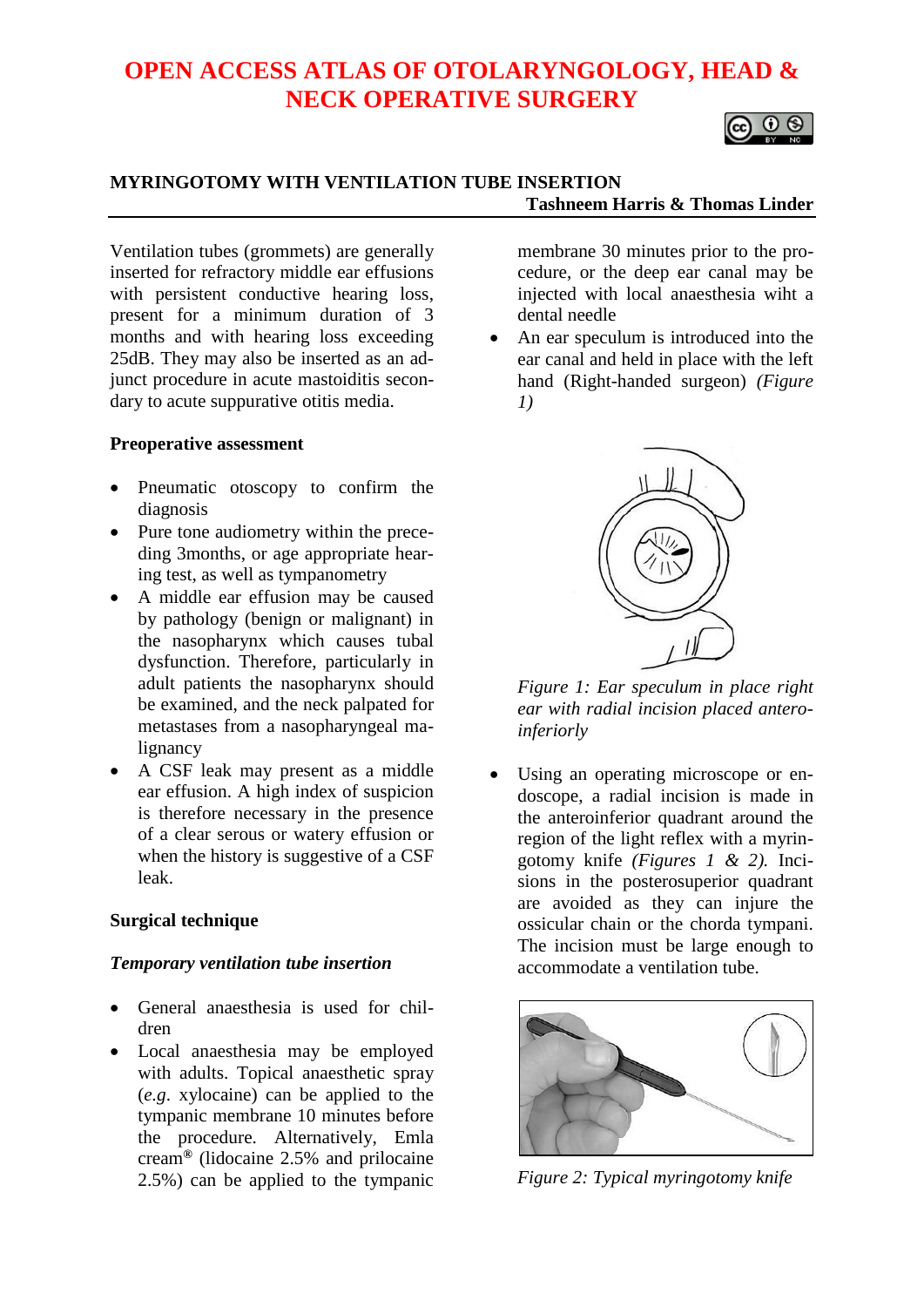- The middle ear effusion may be aspirated with a microsuction tube before inserting the grommet
- A ventilation tube is picked up with crocodile forceps and introduced into the ear canal using the right hand *(Figure 3)*



*Figure 3: Examples of short stay tubes*

The tube is placed on the tympanic membrane adjacent to the myringotomy opening *(Figure 4)*



*Figure 4: Placement of tube on right tympanic membrane, followed by advancement of tube with a hook*

Using a 1,5mm,  $45^{\circ}$  hook the inner flange is rotated through the myringotomy incision so that the tube straddles the tympanic membrane *(Figure 4*)

#### *Long-term ventilation tube insertion*

For long-term middle ear ventilation, a ventilating T-tube is used *(Figure 5)*. It remains in place for up to 3 years. After extrusion or removal, it results in a chronic perforation of the tympanic membrane in about 16-19% of cases. $2, 3$ 



*Figure 5: Example of a T-tube*

- The flanges of the T-tube are grasped with crocodile forceps
- The flanges are then trimmed so that the ends are pointed; this facilitates insertion of the tube through the myringotomy opening *(Figure 6)*



*Figure 6: The flanges are both trimmed*

- A myringotomy is made in the anteroinferior quadrant of the tympanic membrane *(Figure 1)*
- The T-Tube is grasped with a fine crocodile forceps and the pointed end of the flange is inserted through the myringotomy incision

## **Special problem: Ventilation tube falls into middle ear**

- Although tubes are inert and are unlikely to cause damage when left in the middle ear, removal should be attempted because of the potential for foreign body reaction.<sup>4</sup>
- If the grommet lies close to and can be seen through the myringotomy incision, then it may be possible to retrieve it using small crocodile forceps, and then reinserted correctly